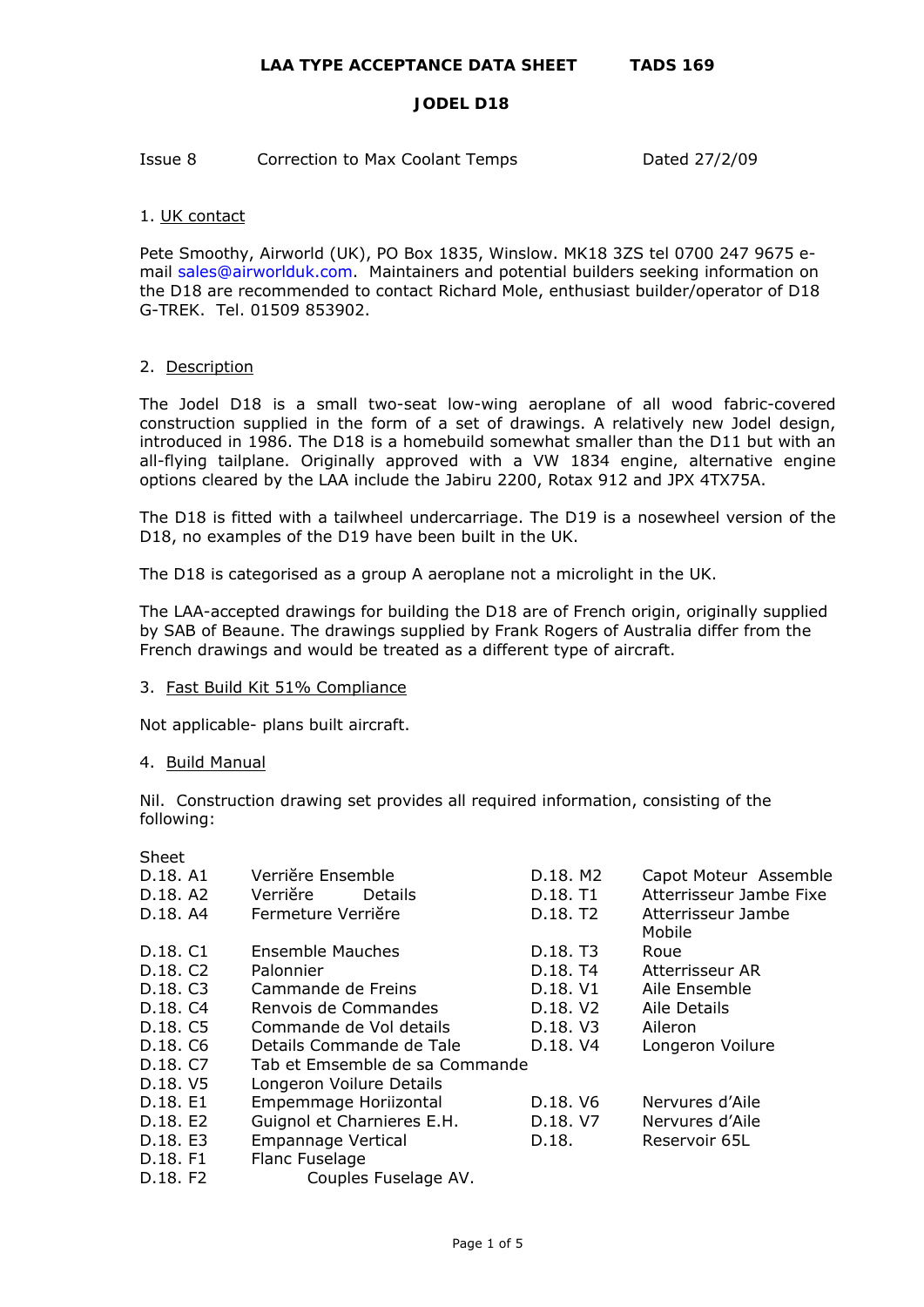| D.18. F3 | Couples Fuselage AR. |
|----------|----------------------|
| D.18. F4 | Cintres Des Fuselage |
| D.18. F5 | Fuselage AV.         |
| D.18. F6 | Fuselage AR.         |

D.18. M1 Bâti Moteur

## 5. Maintenance Manual

None available – recommend maintain in accordance with LAMS schedule.

## 6. Build Inspections

Build inspection schedule 1 (Wood aircraft). Inspector approval codes A-A or A-W. Inspector signing off final inspection also requires 'first flight' endorsement.

## 7. Flight Manual

None available

## 8. Mandatory Permit Directives

None applicable specifically to this aircraft type, but note

MPD: 1998-019-R1 Flexible Fuel Tubing Applies to all aircraft

## 9. LAA Modifications

LAA MOD/169/001 Material Specifications- LAA Classification 'C' This information provides British equivalent specifications for plywood, aluminium and steel that can be used in lieu of the French materials detailed on the D18 plans.

LAA MOD/169/002 Use Of Spruce- LAA Classification 'C'

This information provides guidance for use by builders opting to use Spruce instead of Oregon Pine (Douglas Fir) as specified in the D18 plans. Use of Spruce rather than Oregon Pine or Douglas Fir means that the aircraft is limited to 460 Kg max gross weight even if fitted with higher power engines, due to the lower strength of Spruce.

LAA MOD/169/003 Shoulder Harness- LAA Classification 'A'

The installation of a shoulder harness is mandatory for all LAA Jodels. This Mod' provides an acceptable scheme to install a shoulder harness to D18 aircraft.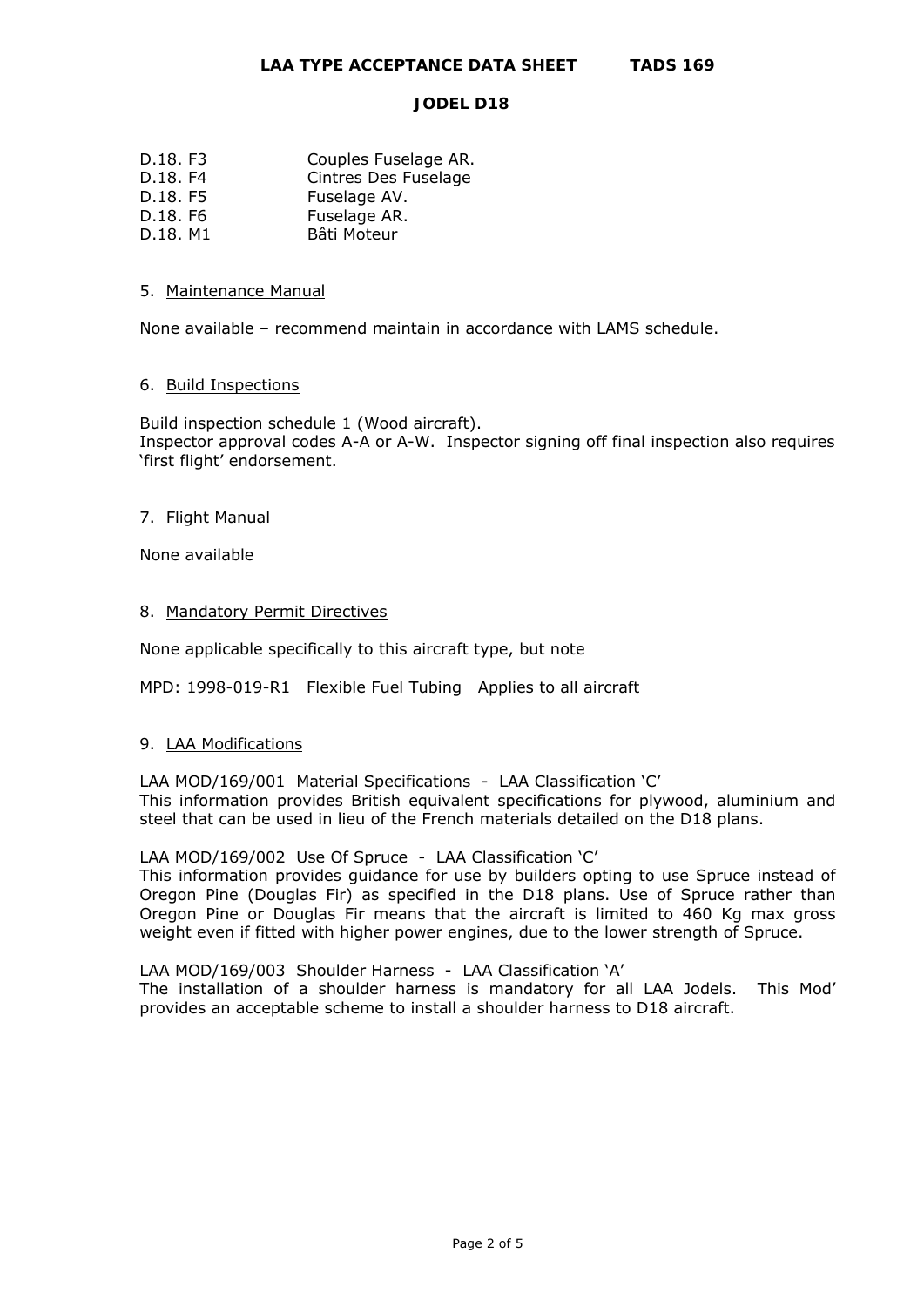# 10. Service Bulletins

- Nil known for airframe, but note that the French Airworthiness Directive **010.06.79 Stabilator Attachment - Inspection For Corrosion.** Applies to all Jodels fitted with an all-moving tailplane. As the D18 is amateur built, the AD is not a legal requirement but nevertheless LAA policy is that it should be treated as mandatory. The AD requires removing the stabilator bearing attachment plates (x 4 per aircraft) located each side of the upper rear longerons and inspect for evidence of corrosion. Corroded plates should be replaced with new parts. *This AD requires repetitive inspection every three years.*
- For Rotax 912 series engines, there are many Rotax service bulletins dealing with a variety of important safety topics. Copies of the bulletins applicable to individual engines by engine serial can be downloaded directly from the Rotax website at [http://www.rotax-aircraft-engines.com](http://www.rotax-aircraft-engines.com/) More information is available on [www.skydrive.co.uk](http://www.skydrive.co.uk/)

## 11. Standard Options

D19 wing flap system

## 12. Special Inspection Points

- Wooden Structure Damage And Deterioration Jodels are well known for their tendency to ground loop if mishandled on landing. The undercarriage is designed to collapse sideways in such a way that there is a good chance the wing spar will remain undamaged. However, instances of spar damage are known to have occurred even after apparently benign ground loop incidents. Very thorough inspection will be required after all such events. Other parts of the wooden structure particularly prone to damage are the engine firewall area behind the metal bulkhead, where moisture and oil soakage can lead to early deterioration, and in the aft fuselage tail-post area where these contaminants are also likely to collect. These areas are always worth examining closely and special attention should be given to keeping drain holes clear.
- Wing Trailing Edge Attachment Bolts Jodel wing trailing edge attachment bolts (x 2) are known to be particularly subject to corrosion. It is considered wise to remove these bolt every couple of years and renew as necessary. Replacement bolts are available from Jodel parts suppliers.
- With VW engine, design of conversion to be agreed with LAA Engineering as there is no standard design of VW 1834cc conversion. Dual ignition system (of an accepted type) required. LAA VW Engine Build checklist to be completed during build up of engine to record critical measurements. Refer to SPARS section on VW engines. Oil cooler will almost certainly be required, and careful ducting to achieve adequate cylinder cooling. Compression ratio must be set up (usually no more than 8.0:1) using choice of cylinder base shims. Failing to use base shims usually results in excessively high compression ratio and consequent excessively short engine life.
- With VW conversion, if gravity feed is used, check gravity flow from downstream side of carburettor float valve (by removing float chamber bowl or float chamber drain plug) rather than at carburettor fuel inlet. If an automotive carburettor (eg Stromberg CD150) is used with gravity feed, the carburettor float valve is often found to provide inadequate or very marginal flow. This is because automotive carburettors are set up for use with a pump-fed installation not gravity feed. The fuel pressure from a pump allows a carb float jet of only about 1.5 mm diameter to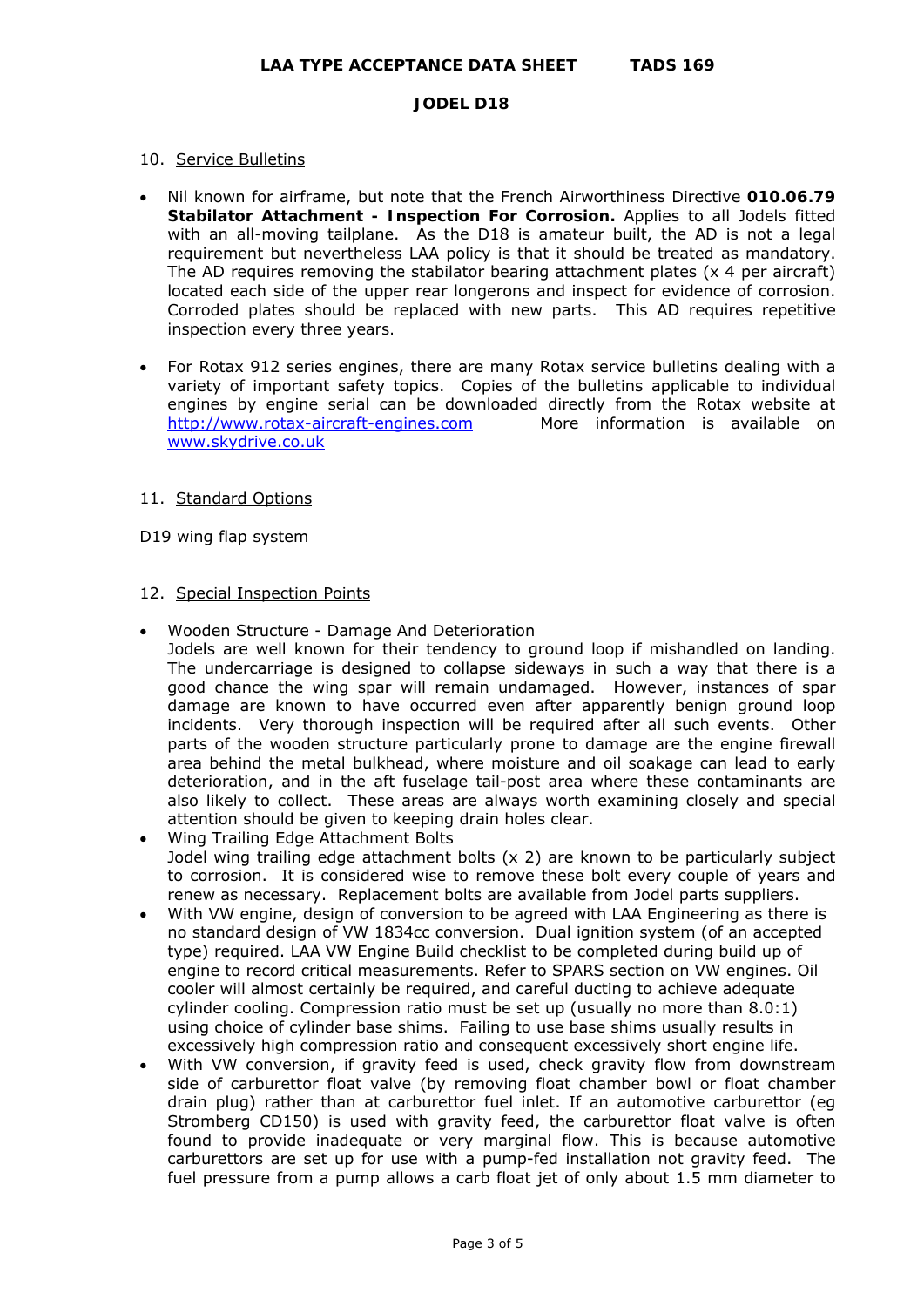be used, this restricts the flow too much with the much lesser fuel pressure in a typical gravity fed system. This is a common cause of lean running and engine failure. This is cured by fitting a larger diameter jet to the float valve, (typically 2.5 to 3mm diameter) or carefully opening up the existing jet and lapping it in with a household brass polish.

• With VW engine, quality of fit of propeller hub on crankshaft nose is critical to security of propeller mounting in flight.

#### 13. Operating Limitations and Placards

Maximum number of occupants authorised to be carried: Two

The aircraft must be operated in compliance with the following operating limitations, which shall be displayed in the cockpit by means of placards or instrument markings:

Aerobatic Limitations

 Intentional spinning is prohibited Aerobatic manoeuvres are prohibited Loading Limitations Maximum Total Weight Authorised: 460 Kg or 499 Kg depending on engine fit and species of wood used for construction of airframe. CG Range: 9.0 inches to 18.0 inches aft of datum. Datum Point is: Leading edge of the rectangular part of the wing. Engine Limitations Maximum Engine RPM: VW and Jabiru 2200: 3300: Rotax 912: 5800 Airspeed Limitations Maximum Indicated Airspeed: 135 kts Maximum Indicated Airspeed Flaps Extended (when flaps fitted) First Stage: 80 Kts Second Stage: 70 Kts Other Limitations

 The aircraft shall be flown by day and under Visual Flight Rules only. Smoking in the aircraft is prohibited.

Additional Placards:

"Occupant Warning - This Aircraft has not been Certificated to an International Requirement"

Also, the aircraft must be fitted with a fireproof stainless steel identification plate indelibly embossed or engraved with the aircraft's G-???? registration marks. See CAA's booklet CAP 523 which is sent to aircraft owners when applying to the CAA for G-???? Registration.

## 14. Additional Engine Limitations/Placards

| With VW:                          | Max CHT: 225°C Max                                        |
|-----------------------------------|-----------------------------------------------------------|
|                                   | <b>EGT: 800C Max</b>                                      |
|                                   | Oil temp: 90°C Max                                        |
|                                   | Oil pressure Min 2.5 Kg/sq cm @3000 RPM                   |
|                                   | With Rotax 912-UL: Maximum CHT: 150°C                     |
|                                   | Max Coolant Temp: 120°C (with 50/50 Glycol/water coolant) |
|                                   | Oil Temp Limits: 50°C to 140°C (Normal 90-110°C)          |
|                                   | Oil Pressure 2-5 Bar                                      |
|                                   | Minimum Fuel Pressure: 0.15 bar                           |
| With Jabiru 2200A: Max CHT: 210°C |                                                           |
|                                   | Oil temp: $50-110$ °C                                     |
|                                   | Oil pressure 125-525 kPa @3100 RPM                        |